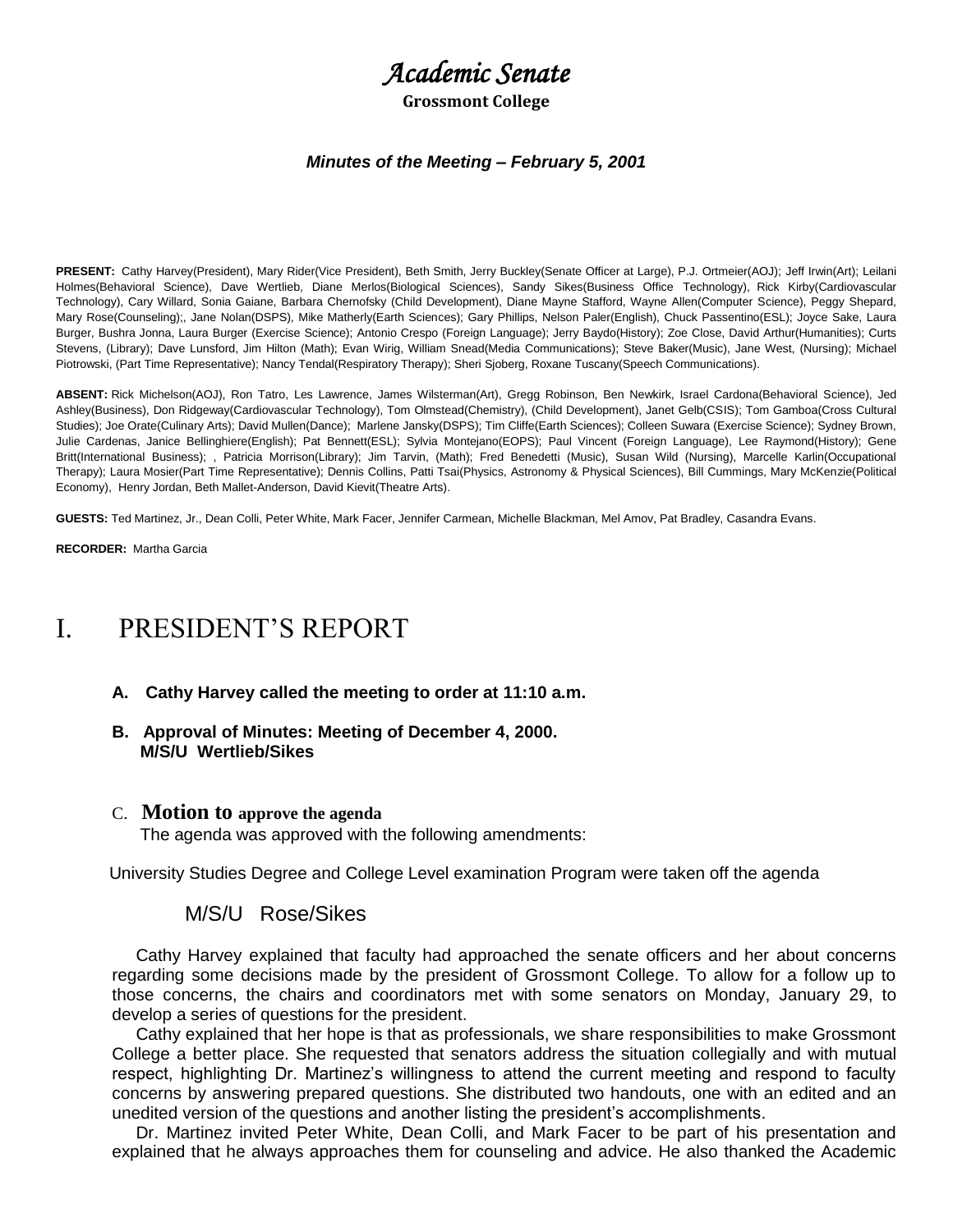Senate President for her leadership in the meeting as well as the faculty and senators for sharing their concerns with him, taking time to develop the list of questions and listening to his responses.

#### **A. Questions for Dr. Martinez**

 Dr. Martinez started by answering the first two questions about shared governance and the decisionmaking process because they are related.

*1. Ever since AB1725 was implemented, the faculty, staff, and administration have worked very*  hard to develop a workable concept of what shared governance means to us. What has evolved, *which we have bought into, involves empowering the lowest possible level making decisions that affect people at that level: Chairs/coordinators rather than deans Deans rather than VPs Is that your vision of shared governance, or do you have a different vision of it?*

#### *2. Exactly how do you see AB1725 and the idea of shared governance implemented?*

 In Dr. Martinez's view, shared governance means shared participation in the decision- making process. He explained that his concept of shared governance is participation of faculty, staff, and students to shape decisions that are ultimately made. An example was the Planning and Budget process that is in place where faculty, staff, and students deal with the major issues of Grossmont College. The associated committees have a shared responsibility to discuss the priorities and make recommendations to the Planning and Budget Council, which reviews the recommendations, and either sends them back to the committee for further review or forwards them for the next appropriate steps. Shared governance is working together to come up with the best decisions to ensure that students get the best services and best programs.

 Dr. Martinez explained that participation in decision-making process occurs at the lowest level possible. Using the planning and budget example, the process starts with faculty identifying the needs and making recommendations to the deans through the department chairs; then the deans look at them at the division level; then the vice presidents review them and make recommendations to the president through the Planning and Budget Council. Finally, the president makes recommendations to the chancellor and to the board. As shown in the example, the decision-making process flows through an organizational structure. He stated that the first question implies that some levels have no accountability, responsibility, or authority; however, policies and procedures determine what that accountability is, and everything that occurs at Grossmont College follows a process. Finally, he added that he strongly believes in shared governance since he has been practicing it here and at his previous colleges, even though shared governance was not enforced there.

#### *3. Shared governance has enabled faculty/staff involvement in search committees for all hires. This has also evolved into faculty & staff participation in the evaluation of administrative performance. Has this now changed? If so, why?*

Dr. Martinez explained that there is a packet that has been in the developing stages for approximately two years called the "360 Assessment Process for Administrators," in which he will ensure that administrative evaluations will involve faculty participation. He explained that he is very supportive of downward and upward evaluation, and that in the past, as well as at Grossmont College, he has always asked those who report to him directly and those for whom he works to fill out an assessment evaluating his performance. He has received some comments and suggestions related to his leadership and his managing style, which he has shared with the Administrative Council. He then has made some changes or adjustments in response to those observations. The president added that he is having lunch with the administrators to get to know them better, to hear their needs or concerns, to seek a mutual understanding, and to develop a strong administrative team. He also has developed faculty luncheons and asked participants for their observations about Grossmont College. These two actions, among others, were a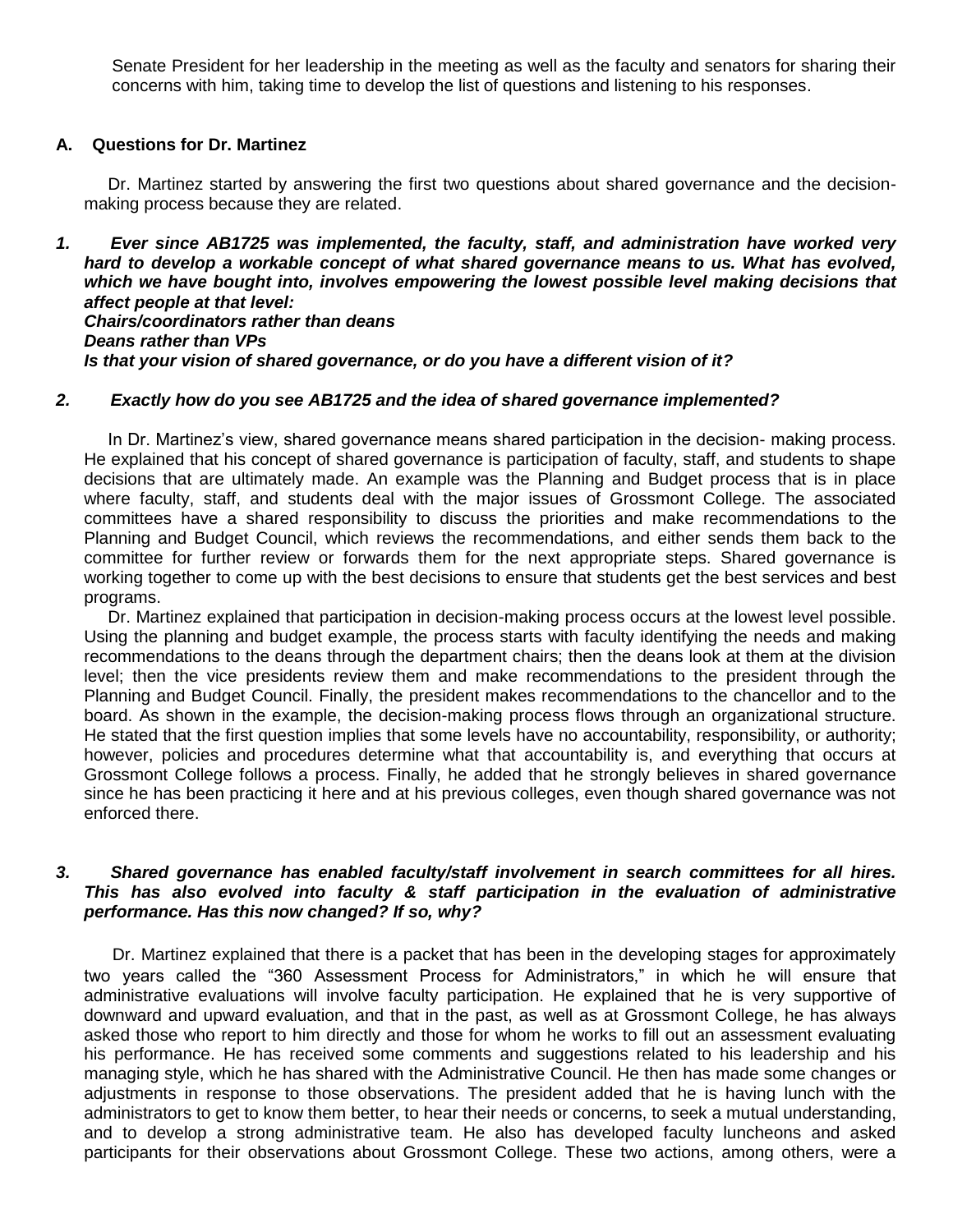direct result of the assessment of his performance, and as the "360 Package" becomes implemented, there will be even more faculty and staff participation in the evaluation of administrators.

#### *4. How do you propose that the faculty and staff might evaluate the implementation and effectiveness of shared governance under your leadership?*

 Dr. Martinez responded to this question by using the Planning and Budget Council evaluation as an example. He explained that in the past, Bill Bradley and Hoke Simpson approached him about possible strategies to strengthen the Planning and Budget Council. He fully supported them, and they developed a new process and came up with a manual that was presented to the senate. The whole package was not approved, but some portions were, such as the Staffing Committee, the Equipment and Technology Committee, and the Facilities Committee. He is very pleased with the work and the shared participation of faculty, staff, and students in identifying and prioritizing the needs of Grossmont College through these committees.

 Dr. Martinez explained that an ongoing process of reviewing performance needs to be implemented to identify areas that need to be improved.

#### **5.** *How can you prevent micro-management on the part of other administrators?*

Dr. Martinez explained that micro-management refers to delegation followed by unnecessary specific directions. As he works with the administrators, he expects to keep informed of the operations and, overall, to know what is occurring at Grossmont College. When any issues arise, he would like to provide responses or facilitate information; therefore, he needs to be fully informed. Dr. Martinez believes that micro-management may be prevented by developing trust and communication both ways.

#### *6. How do we build a mutual trust between administration and faculty?*

Dr. Martinez responded that mutual trust is built by communication, communication, and more communication. He believes that there is never enough communication.

 He explained that effective participatory governance also develops mutual trust between faculty and administration. The AdSOC meetings where the senate officers and the president's cabinet meet on a monthly basis to dialog, address issues, and give follow up are an example.

## *7. Why push toward standardization?*

#### *8. At what point do we limit standardization in favor of creativity?*

 Standardization according to Dr. Martinez removes barriers so that students are treated alike at both colleges. He fully supports creativity; therefore, he immediately responds when a new issue or a new idea is presented to him.

#### *9. I come from a small department with over 90 years of combined experience teaching, acting as chairpersons, serving on committees, etc. Never before have we, as faculty in a transfer department, been asked to recruit students and to promote our programs. How do you see faculty's role in this recent marketing effort?*

 Dr. Martinez informed faculty and senators that the Marketing and Recruitment Committee has formed to expand the tools to increase enrollment. A marketing and recruitment retreat took place, and approximately twenty faculty, staff, and student members were invited to participate and develop a strategic plan for marketing. They learned that Mesa College is actively pursuing students from San Carlos so Grossmont College should recruit students beyond its boundaries also.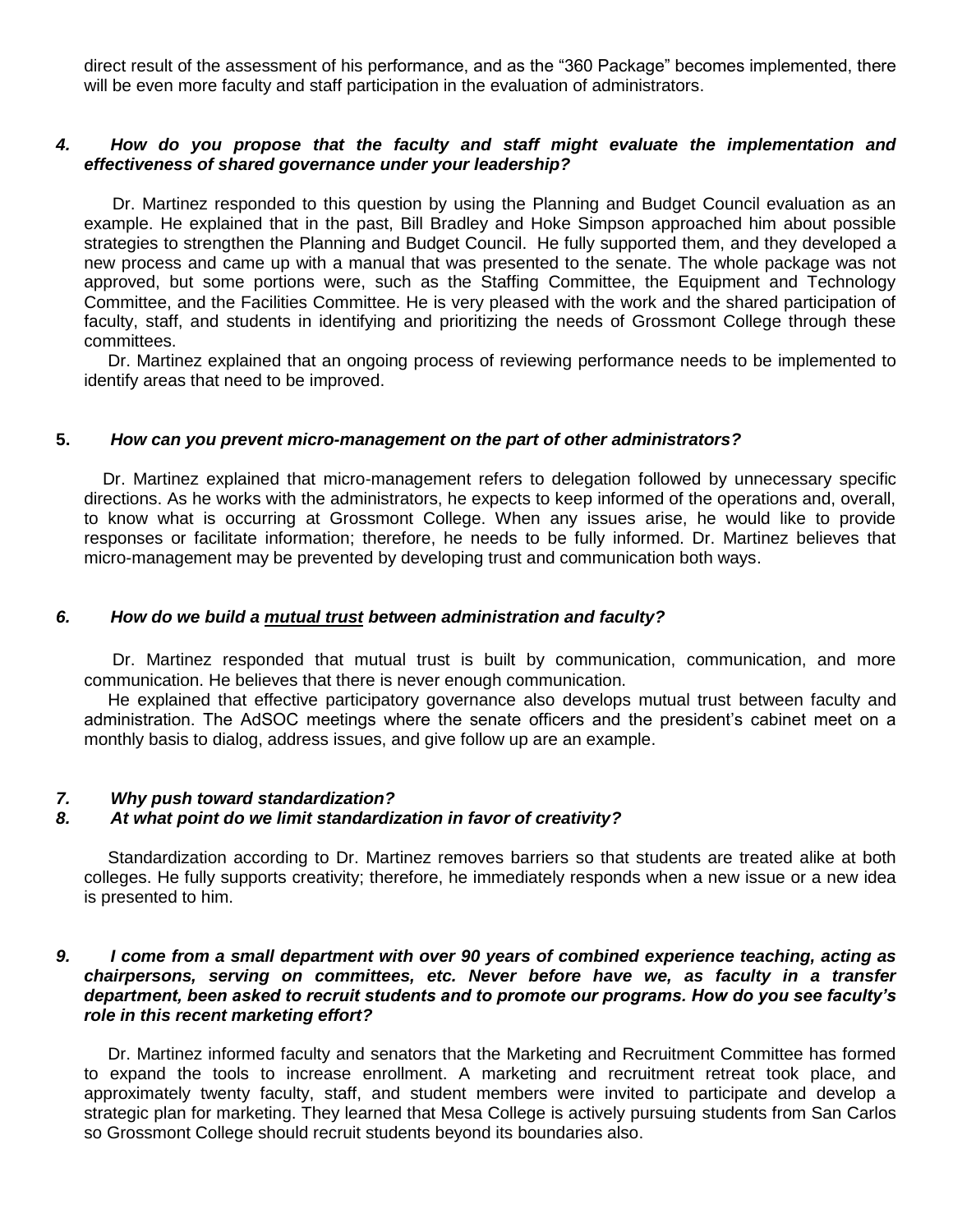The president considers that the faculty's good reputation naturally involves them in marketing and recruitment. If students have good experiences in the classrooms, they will encourage other students to attend Grossmont College.

#### *10. This campus has dedicated staff at all levels and many are involved in campus-wide decisionmaking process in which they have a major role. They feel their role has changed significantly since the arrival of your administration from major players to just warm bodies. How do you respond to their concerns?*

 Dr. Martinez responded that when any issue arises, his response is immediate and direct. He explained that when the Planning and Budget Council approached him to ensure that faculty are more involved in the budget and planning process, he immediately responded and extended the required time with the planning development process and worked with Dr. Mark Facer to set up some workshops to make sure that faculty were involved.

 He also explained that in the past, most issues were presented directly through the Planning and Budget Council, but now most issues come through committees where faculty, staff, and students participate. Dr. Martinez believes that participation is crucial and should be acknowledged by faculty and staff.

#### *11. What was the amount of Partnership For Excellence money allotted to Grossmont College over the last two years?*

*12. What shared governance process is in place with faculty to distribute this money equitably?*

## 13. What have these funds been used for? How have the expenditures addressed partnership *goals?*

 Dr. Martinez informed senators and faculty that in 1999-2000, 1.69 million dollars was received in PFE funds; in 2000-2001, 3.4 million PFE funds were received, adding 5.1 million dollars PFE funds total. He explained that PFE funds are integrated into the budget allocations through a formula when they are received through the District. They are integrated into the planning and budget process to support Grossmont College's needs. The Facilities Committee, the Staffing Committee, the Equipment and Technology Committee where faculty, staff, and students have discussed the needs and made recommendations to the Planning and Budget Council determine how the funds should be allocated.

 To better track the use of the PFE funds, Dr. Mark Facer is working with Glyn Rowbotham from Cuyamaca College to set up a process to keep track of all the expenditures of PFE funds. Dr. Facer explained that in the past the PFE funds reports have gone from the district to the state, but this year will be the first year that each of the colleges presents an individual PFE funds report. In the past, the expenses were reported as district expenses combined, but this year the report will be individual and more detailed. This process should improve the fiscal accountability of Grossmont College.

## *14. Years ago, the Cuyamaca self-sufficiency plan was a central issue. What is the cost per FTEs differential now between educating a Grossmont College Student and a Cuyamaca College student? There was to be a 7 year weaning process to bring equalization within our own district. Where are now when it comes to each college being self-sufficient?*

 Dr. Martinez responded that the plan that was put in place long time ago is reducing the funds that go to Cuyamaca College. He explained that now by looking at the formula on an annual basis, we have the opportunity to recommend to the district any changes we should make in our self-sufficiency plan. He reported that for 1999-2000 funding per for Grossmont College was \$2,939.00 and for Cuyamaca College was \$3,224.00. In 2000-2001, the funding per FTEs for Grossmont College is \$3,261.00, and for Cuyamaca College is \$3,559.00. The difference went down, and the expectation is that within the seven years, the allocation that is provided to Cuyamaca will come to zero, and Cuyamaca will be self-sufficient.

## *15. What is your understanding of the hiring process (including hiring committees), California law, and our policy and procedures for hiring at Grossmont College? How is faculty being included in choosing their selection committees, and what is happening with the diversity training for every hiring committee that are standard procedure at other colleges?*